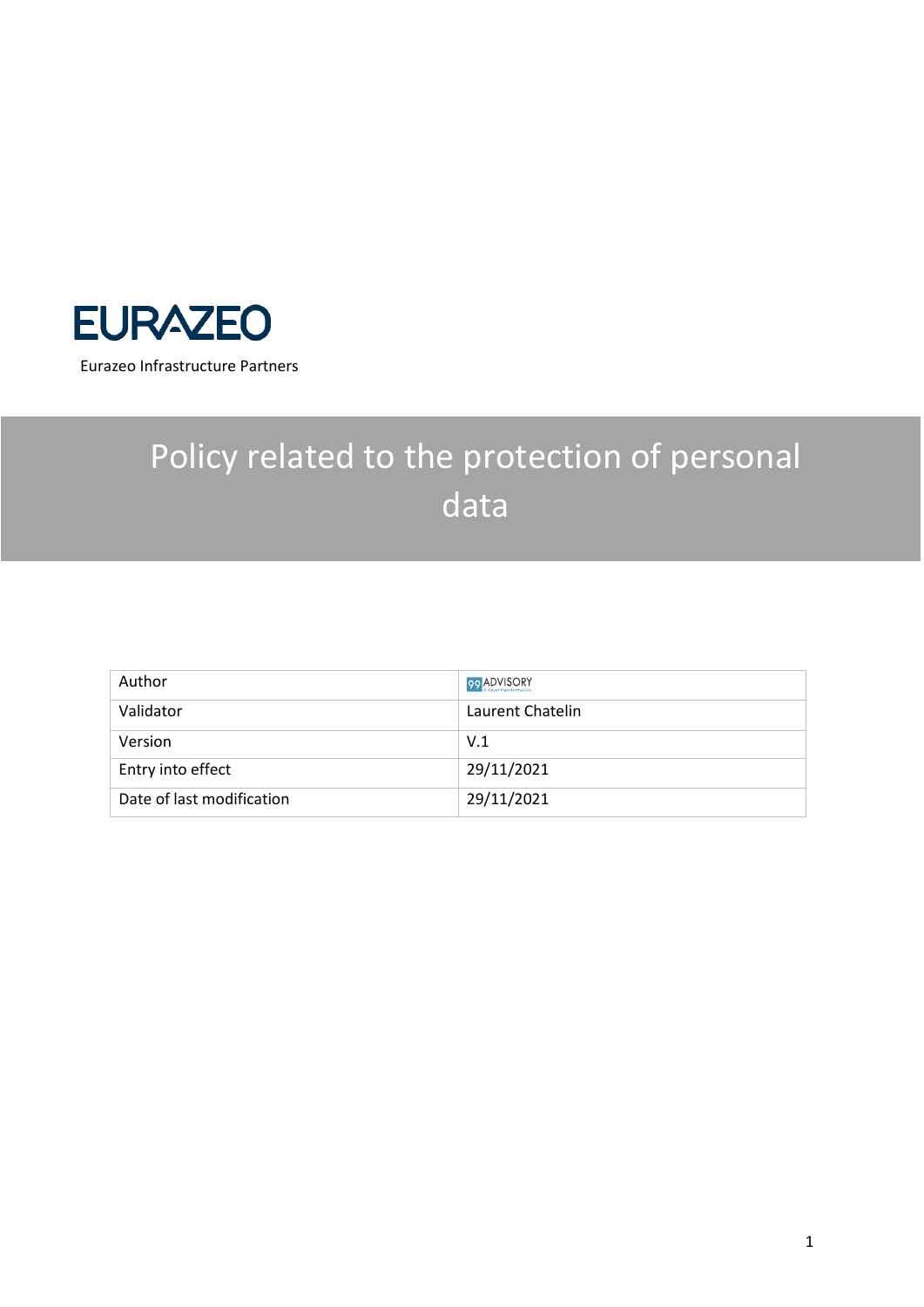# Table of contents

|  | III. Selection, monitoring and evaluation process for key service providers  5 |  |
|--|--------------------------------------------------------------------------------|--|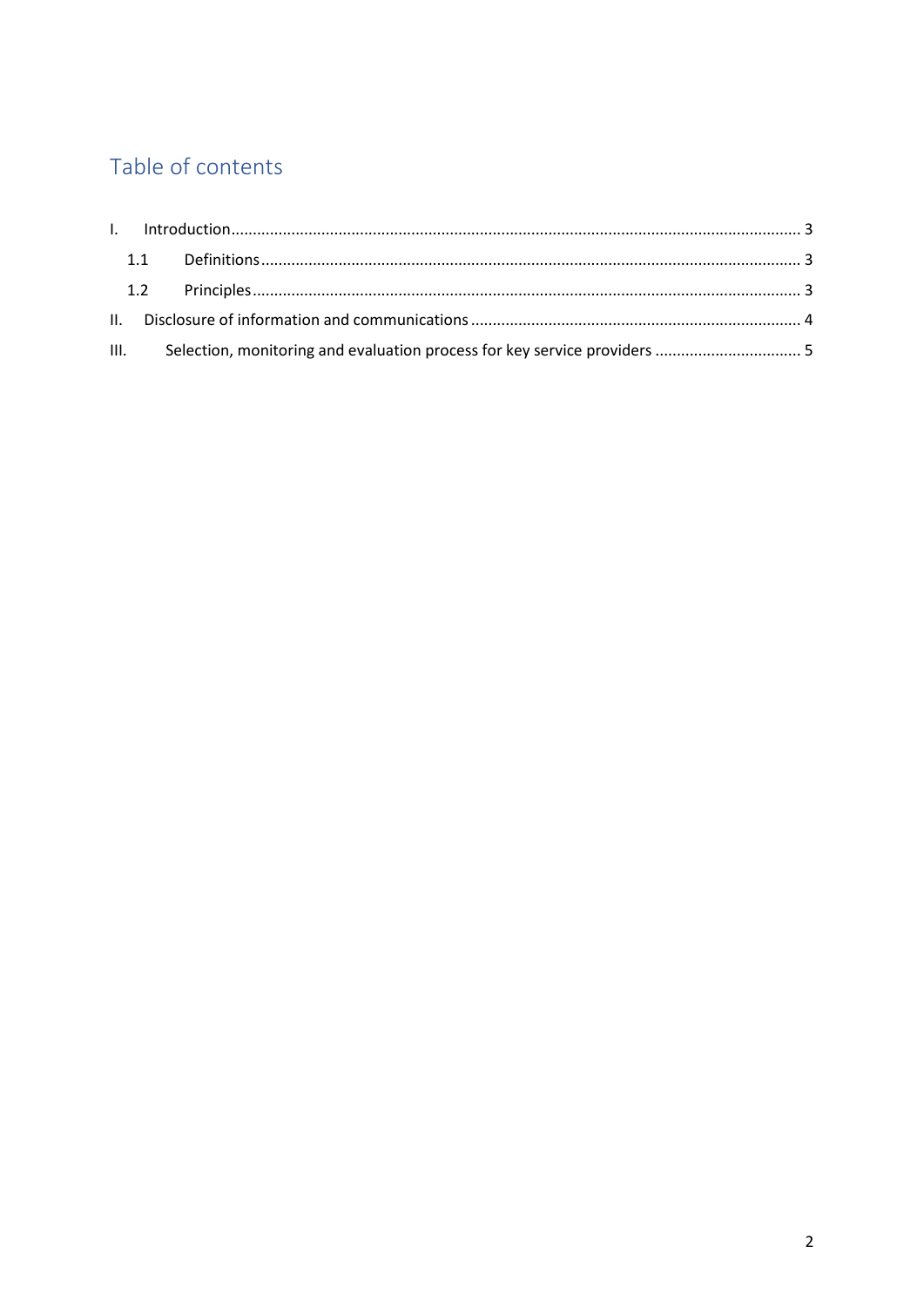### <span id="page-2-0"></span>I. Introduction

Eurazeo infrastructure Partners (EIP) undertakes to comply with the provisions of the Global Data Protection Regulation (GDPR) that came into force on May 25, 2018. Its objective is to protect the fundamental rights and freedoms of natural persons, and in particular their right to the protection of personal data.

#### <span id="page-2-1"></span>1.1 Definitions

**Personal data**: Any information relating to an identified or identifiable natural person (hereinafter referred to as the "data subject"). Is deemed to be an "identifiable natural person" a natural person who can be identified, directly or indirectly, in particular by reference to an identifier, such as a name, an identification number, location data, an online identifier, or one or more specific elements specific to his physical, physiological, genetic, psychic, economic, cultural or social identity.

**Processing**: Any operation or set of operations whether or not carried out using automated procedures and applied to personal data or sets of data, such as collecting, recording, organization, structuring, storage, adaptation or modification, extraction, consultation, use, communication by transmission, dissemination or any other form of provision, reconciliation or interconnection, limitation, erasure or destruction.

**Data controller**: The data controller at EIP is the RCCI.

#### <span id="page-2-2"></span>1.2 Principles

The personal data are:

- a) processed in a lawful, fair and transparent manner with regard to the data subject;
- b) collected for specified, explicit and legitimate purposes, and not further processed in a manner incompatible with those purposes;
- c) adequate, relevant and limited to what is necessary in relation to the purposes for which they are processed;
- d) accurate and, where necessary, kept up to date;
- e) kept in a form allowing the identification of the persons concerned for a period not exceeding the necessary period for the purposes for which they are processed;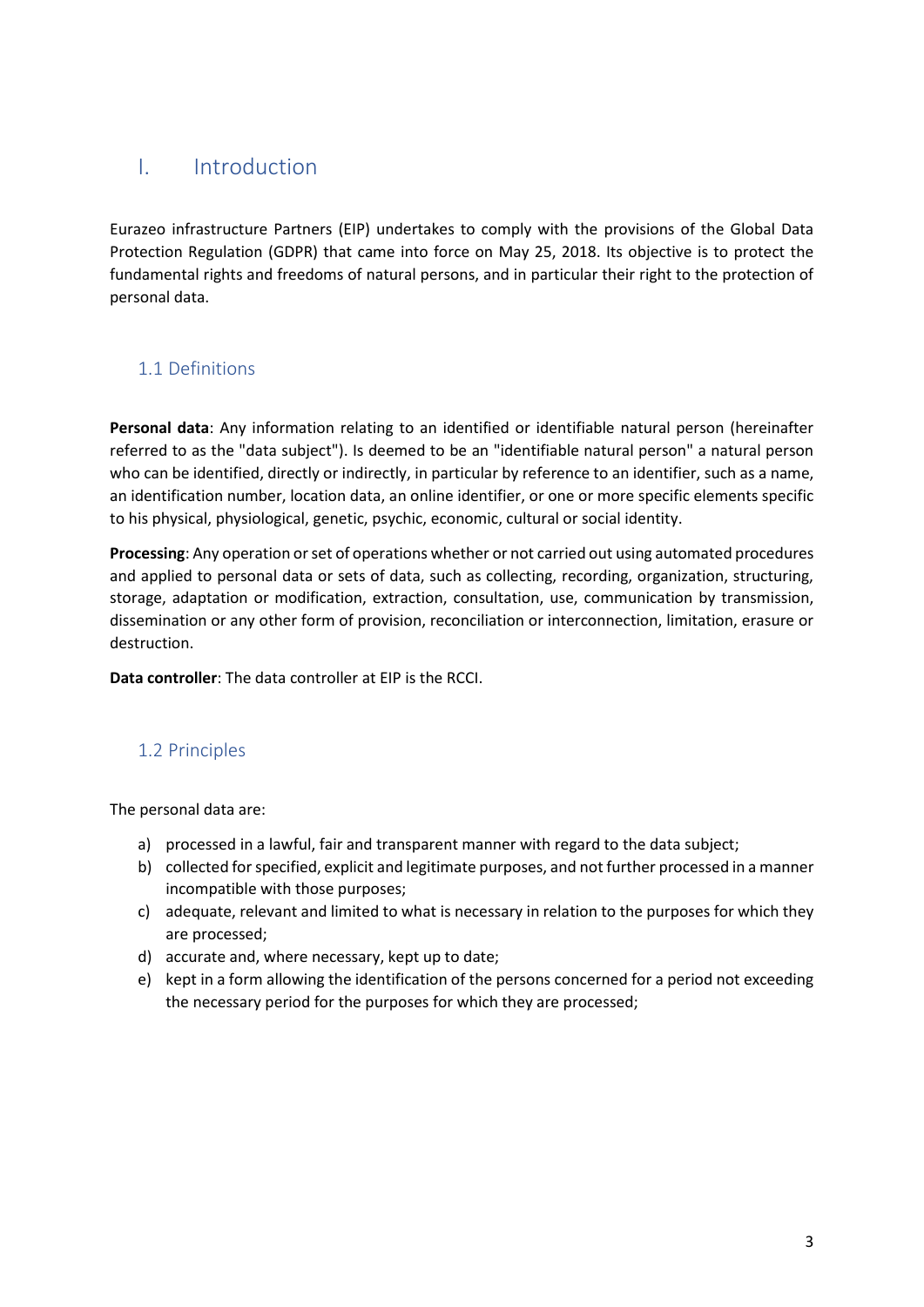## <span id="page-3-0"></span>II. Disclosure of information and communications

- 1. When personal data relating to a data subject is collected from this person, the data controller shall provide him/her, at the time the data in question is obtained, with all the following information:
	- a) the identity and contact details of the controller and, where applicable, of the controller's representative;
	- b) where applicable, the contact details of the data protection delegate;
	- c) the purposes of the processing for which the personal data are intended as well as the legal basis for the processing;
	- d) the recipients or categories of recipients of the personal data, if any;
	- e) where applicable, the fact that the controller intends to transfer personal data to a third country or an international organization.
- 2. In addition to the information referred to in paragraph 1, the controller shall provide the data subject, at the time the personal data is obtained, with the following additional information which is necessary to ensure fair and transparent processing:
	- a) the retention period of personal data or, where this is not possible, the criteria used to determine this period;
	- b) the existence of the right to request from the data controller access to personal data, the rectification or erasure thereof, or a limitation of the processing relating to the data subject, or the right to object to processing and the right to data portability;
	- c) the right to lodge a complaint with a supervisory authority;
	- d) information on whether the requirement to provide personal data is of a regulatory or contractual nature or whether it conditions the conclusion of a contract and whether the data subject is required to provide the personal data, as well as the possible consequences of not providing this data;
	- e) the existence of automated decision-making, including profiling, and, at least in such cases, useful information regarding the underlying logic, as well as the significance and intended consequences of this treatment for the data subject.
- 3. When he intends to carry out further processing of personal data for a purpose other than that for which the personal data was collected, the controller shall provide the data subject beforehand with information about this other purpose and any other relevant information referred to in paragraph 2.